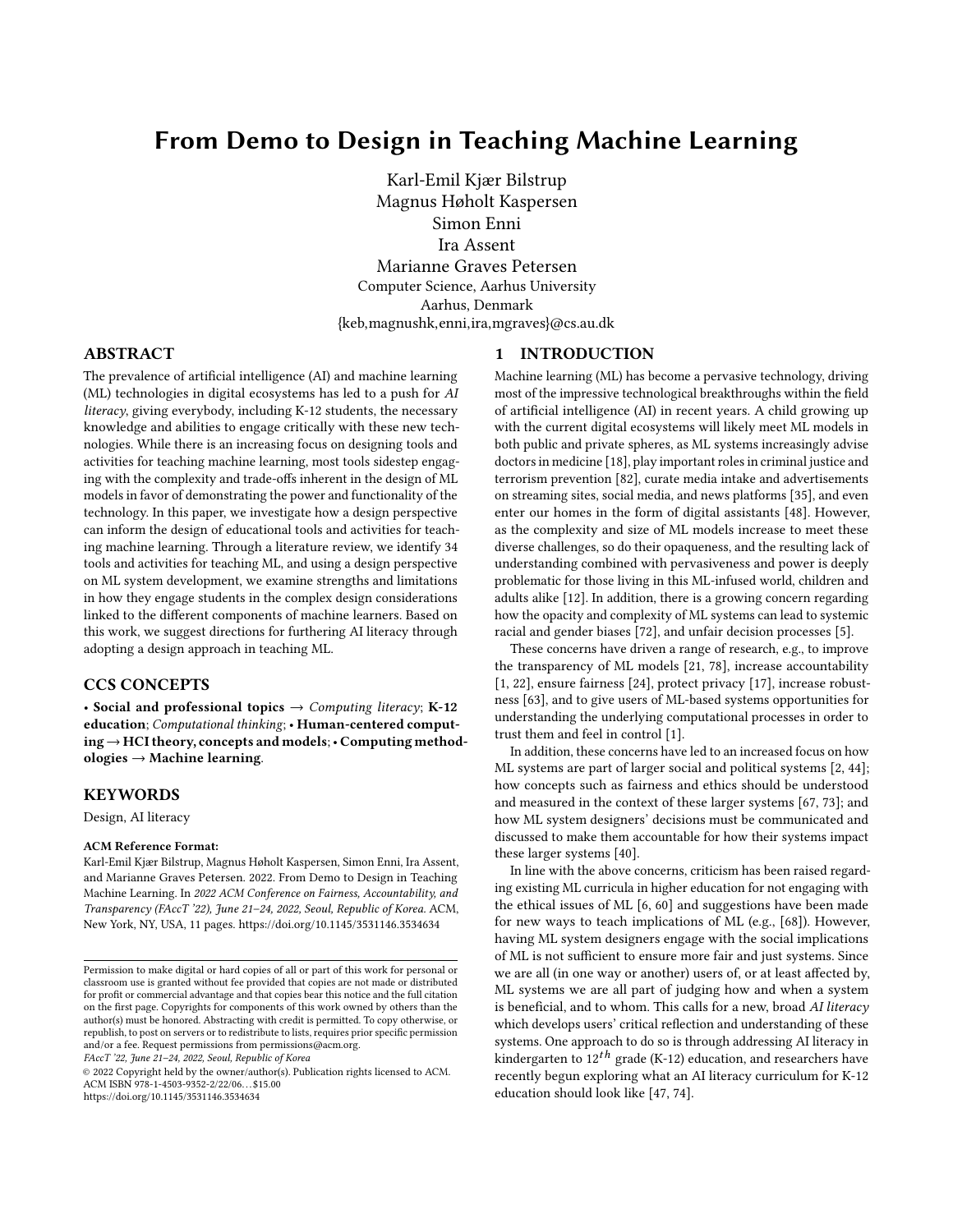With the high stakes outlined above, it is clear that we need to improve the understanding of ML systems also for those using them and those who are affected by them. To address this, we look to the Computational Thinking [\[80\]](#page-9-12) (CT) research community, which provides an influential perspective on the teaching of computing in general in K-12 education around the world [\[36\]](#page-8-11). This community has emphasized how thinking like a computer scientist is more than understanding computational concepts, but also involve understanding and development of computational practices and perspectives [\[10\]](#page-8-12).

In this paper, we align with the more critical voices in the CT community (e.g., [\[19,](#page-8-13) [39,](#page-8-14) [41\]](#page-8-15)), who argue that in order to empower and engage students, they should be taught how to decode the intentions, choices and trade-offs embedded by developers and corporations in technological artefacts and systems more generally, and how to code their own intentions and choices into such artefacts and systems [\[19\]](#page-8-13). In line with this, we argue that to truly understand ML systems, students must engage not just with the technical components of ML models but also with their design, the rationales behind their construction, and the context of their use and deployment.

A critical question then becomes how ML can be conceptualised to scaffold students' engagement with, design of, and reflection about ML. Existing popular tools for teaching K-12 students about ML and AI, such as Teachable Machine [\[15\]](#page-8-16),  $\rm Cozmo^1$  $\rm Cozmo^1$ , ML4kids $^2$  $^2$ , sidestep complexity and trade-offs inherent in the design of ML models in favor of demonstrating the power and functionality of the technology. It enables students to explore the capabilities of ML systems and even to use ML to design and construct their own systems, but rarely expose the complex and difficult design questions and considerations in the process of constructing and deploying ML systems in the real world, such as designing and representing training data sets or choosing one model type and architecture over another. Thus, we argue that without involvement in the design of ML systems, it will be difficult for students to understand the trade-offs and rationales embedded in such systems in addition to understanding the role of ML systems in their wider context of use.

This argument is well in line with recent research in the field of Explainable Artificial Intelligence (xAI), promoting evaluation criteria which also focus on real users and tasks [\[21\]](#page-8-4). Notably, this re-orientation of xAI aligns well with how the field of Human-Computer Interaction (HCI), over time, has been increasingly committed towards real users, real tasks, and the broadening of usecontexts from work to everyday lives [\[9\]](#page-8-17), and as a result has embraced design as a discipline in the field [\[13,](#page-8-18) [81\]](#page-9-13).

This paper addresses how to develop children's AI literacy in K-12 education. We do so by presenting a *design approach* to teaching ML that complements the demo approach outlined above. First, we outline what a design approach means for teaching ML by presenting and discussing design literature and design models characterising the ML process. Next, we review existing literature on activities and tools for teaching ML with regards to how they engage students in design questions within ML. Based on this review, we discuss

our approach and present a set of sensitising concepts<sup>[3](#page-1-2)</sup> [\[8\]](#page-8-19) aimed at helping K-12 educators and designers of tools and activities for teaching ML with directing their work. Thus, the paper makes the following contributions:

- (1) A framing of ML development as a design endeavour and the consequences of this for teaching ML in K-12 education.
- (2) Sensitising concepts for a design approach to teaching ML in K-12 education, based on a review of existing literature in conjunction with the framing above.

In summary, we propose a shift in the way we teach ML from demo to design.

## <span id="page-1-3"></span>2 TOWARDS A DESIGN APPROACH TO MACHINE LEARNING

Before turning to teaching ML, we take a step back and investigate more specifically what a design approach to machine learning implies. For this we first look towards the field of HCI which, over time, has embraced lessons from the discipline of design in order to strengthen its approach to dealing with users, implications, choices, and rationales in the construction process of interactive systems. Next, we look towards the field of machine learning to understand how it has approached ML as a design process.

#### 2.1 Learning from HCI

In the following, we highlight three sets of fundamental assumptions and approaches within the discipline of design, as it has come to inform the field of HCI more generally, and which seem particularly pertinent to the challenges facing AI literacy.

2.1.1 A contextualized approach. One of the hallmarks of design is the creation of systems that are useful for people in their everyday lives [\[81\]](#page-9-13). Fundamentally, design is dedicated to the construction of objects and systems which really work for people, producing quality results and satisfying experiences. Moreover, design is dedicated to a holistic perspective of understanding systems as they are used in their contexts, by users with needs and values. Users are conceived of as those who directly use a system, but also as those indirectly affected by its use and those who make decisions regarding the acquisition and use of the system [\[25\]](#page-8-20). Thus, constructing systems from a design perspective implies a dedication towards understanding systems in their full context of use. Applying this to ML, we can term this a contextual approach to the construction and evaluation of ML models. This view resonates with recent arguments put forth in xAI which promotes the integration of social sciences in our understanding of the role of explanations [\[53\]](#page-9-14) and the recent calls for applying situated and socio-technical frames in ML system design [\[44,](#page-9-5) [67\]](#page-9-6).

2.1.2 Exploring alternatives and identifying rationales. Historically, people such as Winograd and Buxton have been highly influential in bringing the lessons from design to bear on how we build software [\[13,](#page-8-18) [81\]](#page-9-13). These initiatives have been motivated by concerns regarding how design of software previously focused primarily on incremental improvements of systems (getting the design right), rather than exploring alternatives (getting the right design) [\[13\]](#page-8-18).

<span id="page-1-0"></span><sup>1</sup> cozmo.com

<span id="page-1-1"></span><sup>2</sup>https://machinelearningforkids.co.uk/

<span id="page-1-2"></span><sup>&</sup>lt;sup>3</sup>See section 5 for an explanation of the term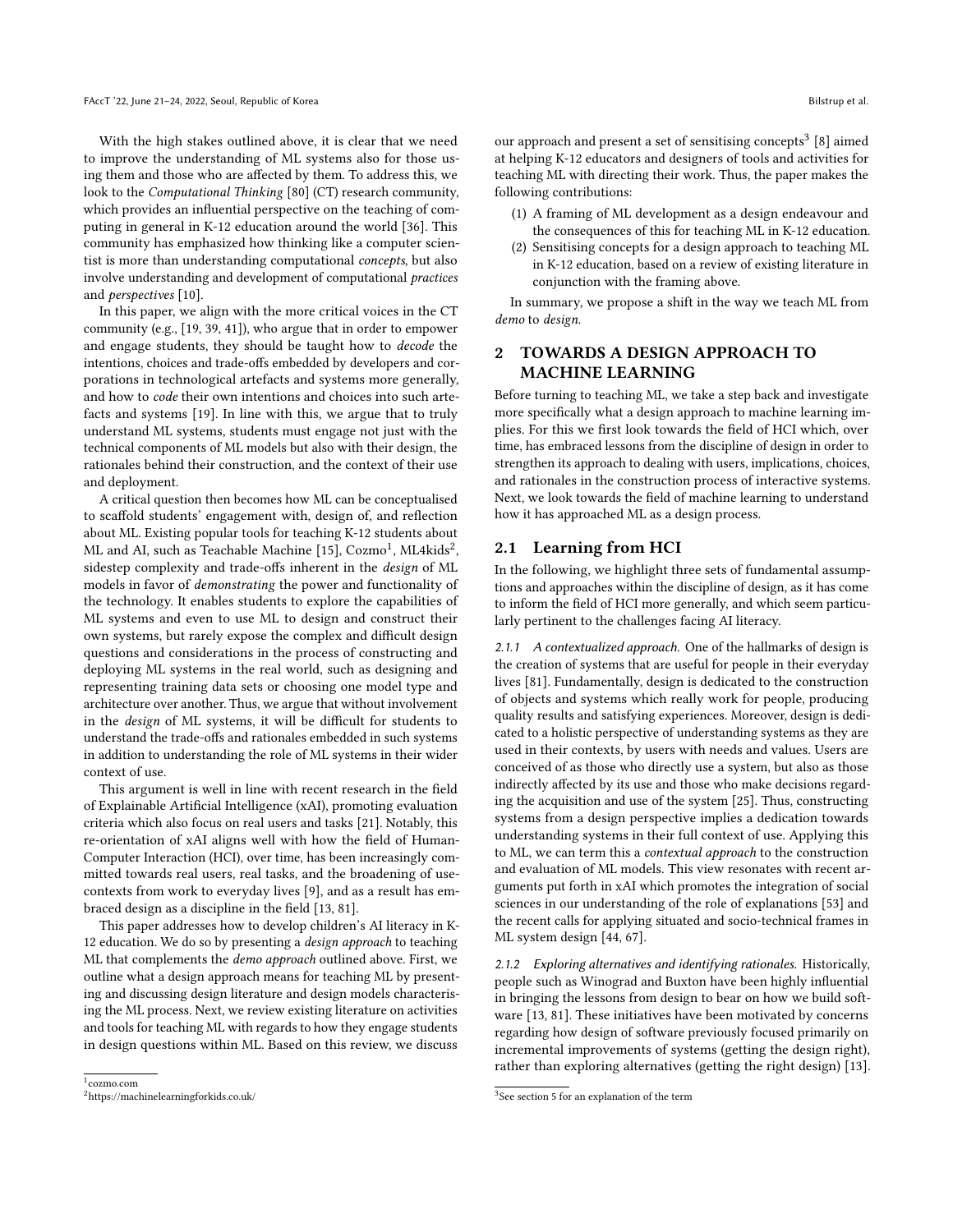What is often emphasised from the practice of design is the role of reflection in action - the need for designers to work in cycles of creating and reflecting [\[66\]](#page-9-15) and rather than working towards one solution, working in an iterative process of exploring alternative solutions and evaluating these [\[13\]](#page-8-18). For ML, this perspective means exploring alternatives and identifying rationales for choosing one solution over another. Recent research has highlighted how ML system designers should be confronted with the normative choices in their systems [\[54\]](#page-9-16), and how the rationales behind a ML system must be made explicit to hold the system (and the system's designers) accountable for its actions [\[40\]](#page-8-9).

2.1.3 Exploring possible futures. Design is a matter of "intentional change in an unpredictable world" [\[57\]](#page-9-17). It is emphasised how the role of design is not to predict the future, but rather to explore possible futures, and ask what-if questions [\[23\]](#page-8-21). The field deploys a recurring notion of possible, plausible, probable, and preferable futures [\[23\]](#page-8-21), emphasizing the need to investigate and articulate for whom a solution is a preferred future and in what sense. In addition, speculative design [\[23\]](#page-8-21) is particularly concerned with broadening this debate beyond industry and politicians towards citizens capable of partaking in such debates. Finally, within the discipline of design, there is also a rich discourse on how the designers' intentions influence design. Verbeek [\[76\]](#page-9-18) highlights how designers' intentions are inscribed in technologies, and how technologies mediate how users perceive the world and steer how they act in the world, by inviting certain uses and inhibiting others. These arguments align with recent criticism of attempts to discuss ML technologies as neutral and efforts to 'de-bias' ML models and datasets [\[73\]](#page-9-7). Bias and intentions are inherent entities in ML models and systems, hence they should be understood and discussed in ethical and political terms.

To summarize, what we take from the design perspective to reframe how we can engage with teaching ML includes the following three design considerations:

- (1) Taking a contextualised approach to the construction and evaluation of ML systems and considering the expected context of use.
- (2) Exploring alternatives and emphasizing design rationales throughout the ML design process.
- (3) Being mindful of how intentions are embedded in ML systems and reflecting on future implications.

In the following analysis, we explore how these design considerations can be investigated more particularly in the process of developing Ml systems. But first, we outline the current state of the art in the intersection of ML and design and present a recent design model that will guide our analysis.

#### 2.2 Machine Learning as Design

In this section, we look towards the field of ML for perspectives which can serve to inform a design approach for teaching ML. While ML has a strong theoretical background in statistical learning theory, making ML systems work in practice often involves a large degree of tacit knowledge and discretionary action [\[59\]](#page-9-19), that some derogatorily have termed 'black art' [\[20\]](#page-8-22) or 'folklore and magic spells' [\[14\]](#page-8-23). This critique implies that ML is often approached

<span id="page-2-0"></span>

Figure 1: Design model of the different components in creating a machine learner along with the questions that guide this design. From [\[26\]](#page-8-24).

without the critical reflection suggested by a design-oriented perspective. As a response, a number of recent papers in the ML field suggest new ways of reflecting on and documenting the ML process [\[45,](#page-9-20) [52,](#page-9-21) [55,](#page-9-22) [59,](#page-9-19) [61\]](#page-9-23).

In one of these recent papers, Enni and Assent [\[26\]](#page-8-24) present the design model for ML seen in Figure [1\)](#page-2-0). It consists of eight separate components of machine learners<sup>[4](#page-2-1)</sup> that have to be implemented in a ML project. This model furthermore articulates a set of design questions which are addressed (either explicitly or implicitly) in the choices made for each of these components, and invites reflection on how these choices impact the behavior of the resulting ML model. The questions emphasize how model design and -evaluation must be understood with respect to its context of use, how choices and tradeoffs must be made in the particular design of the machine learner,

<span id="page-2-1"></span> $^4$ Enni and Assent distinguish between machine learners, which are programs, typically coded in high-level programming languages such as Python, and the ML models, that the learner programs produce as they train on data, which are often represented as computer generated data files or collections of learned model parameters. [\[26\]](#page-8-24).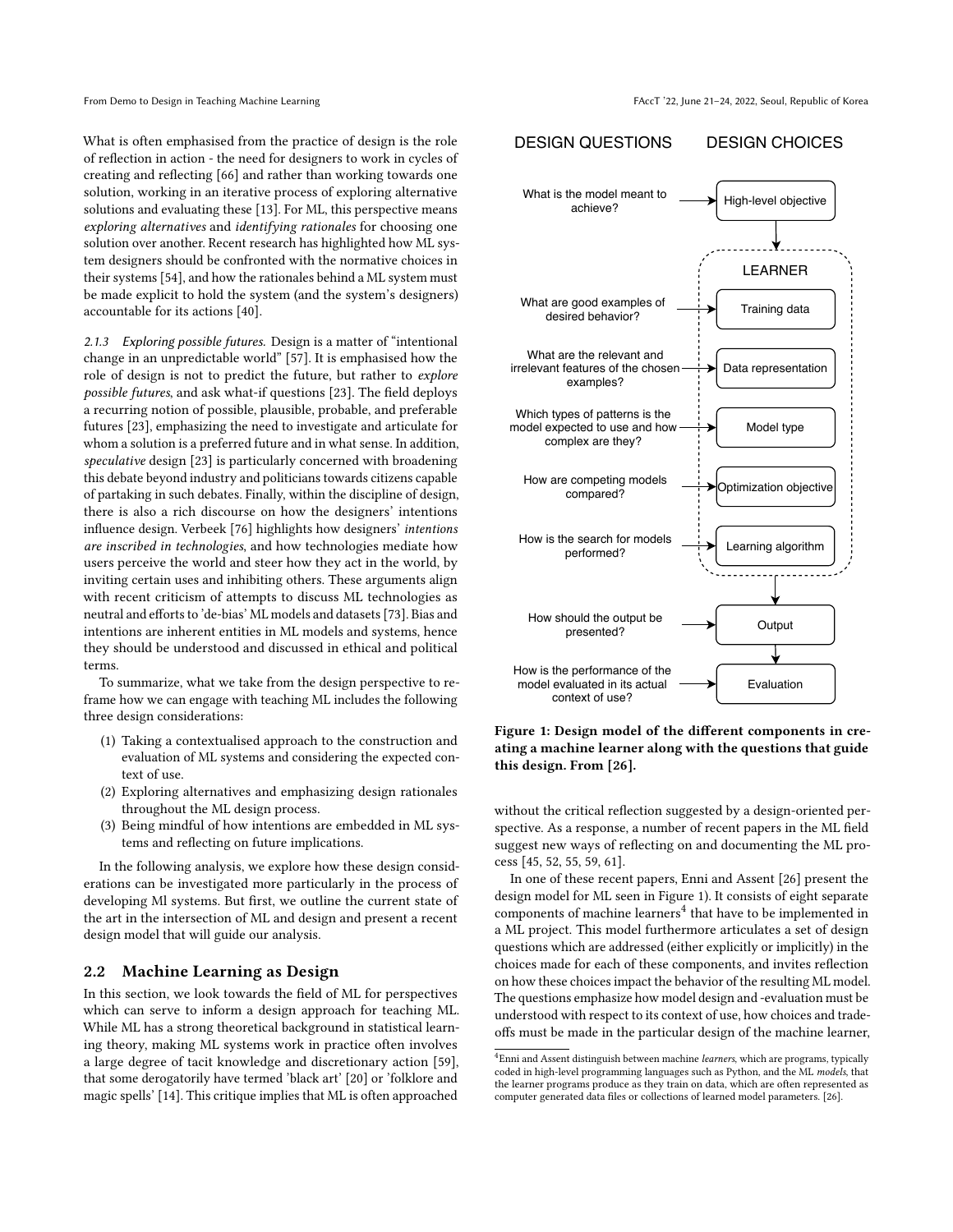and how desired behavior and relevant features are examples of intentionality being embedded in the design of the machine learner. As such, Enni and Assent's design model serves to operationalise a design perspective in terms of the particular details of creating a ML model.

Enni and Assent's design model is focused on the way machine learners are designed around knowledge of the statistical relationship between input and output data modelled by the ML model. It acknowledges that ML solves problems not by explicitly programmed computational solutions, but by designing a learner to learn a solution from examples. Thereby the design of the machine learner is the indirect design of the ML model. Thus, their design model helps articulating how ML requires not just computational thinking but also design, which is reflected in the model's design questions; each motivated by the effect it is ultimately expected to have on the ML model [\[26\]](#page-8-24).

As we analyze the tools for teaching ML covered in the following sections we will use the model illustrated in Figure [1](#page-2-0) as a key to investigate which parts of the ML design process these tools engage with.

# 3 REVIEW OF ML TEACHING TOOLS & ACTIVITIES

To investigate how the design perspective presented above can inform the design of educational tools and activities for teaching ML at a K-12 level, we have conducted a systematic literature review on existing research on such tools and activities. The aim is not to provide a comprehensive report on the state of a well-established research field but to provide a snapshot of this emerging topic which can be used to inform future directions for ML teaching. By using the design model in Figure [1](#page-2-0) as a key perspective, and systematically analysing existing work with the design perspective, we examine:

- (1) Which ML design components existing tools and activities engage students in.
- (2) How existing tools and activities conceptualize the ML design questions linked to each component.

Below, we account for our review method, followed by a discussion of the results from the analysis.

#### 3.1 Review method

Our literature search started out quite broadly using the SCOPUS database by Elsevier<sup>[5](#page-3-0)</sup> which includes publications in AAAI (including the symposium on education) and ACM, as well as other key venues such as the International Journal of Child-computer Interaction (IJCCI) and International Journal of Artificial Intelligence in Education (IJAIED). The search was conducted in August of 2020 and yielded 1947 results. The search query can be found in Figure [2.](#page-3-1) To retrieve papers with a main focus on ML, we searched for both ML and AI in the title. Both terms were used, since they are used interchangeably in some cases. Next, we searched for mentions of K-12 students (and synonyms) in the title, abstract and keywords to find papers focusing on teaching such students. Last, since the

<span id="page-3-1"></span>TITLE ( "Machine learning" OR "ML" OR "AI" OR "artificial intelligence" ) AND TITLE-ABS-KEY ( "children" OR "young" OR "Youth" OR "students" OR "pupils" OR "k-12" OR "kids" OR "teenagers" OR "teens" OR "youngsters" OR "adolescents" ) AND ( LIMIT-TO ( SUBJAREA , "COMP" ) OR LIMIT-TO ( SUBJAREA , "ENGI" ) )

Figure 2: Search query used in the SCOPUS database for the review of existing ML learning tools.

SCOPUS database searches for publications between several disciplines, we limited the search to computer science and engineering to find publications focusing on the design of educational tools and activities. Computer Science, as a subject category in the SCOPUS database, also covers CS Education research venues and journals such as Computers and Education, and International Journal of Educational Technology in Higher Education.

To review these publications, we underwent a systematic process following three rounds of elimination and a final step of data analysis and coding of selected papers: In step (1), we eliminated papers that were not scientific publications in English, and papers that did not focus on teaching ML to K-12 students, by reviewing the meta information (title, abstract and keywords) of the 1947 papers (153 publications remained). For step (2), we retrieved the full texts of the remaining papers and eliminated papers using the same criteria as in step 1 but based on the the full texts (76 publications remained). In step (3), we eliminated all papers that did not describe activities or tools for teaching K-12 about ML. This resulted in 34 publications published from 1987 to 2020. Finally, in step (4), the papers were analyzed and coded based on the questions 1 and 2 from above.

The review process was conducted by two of the authors. Following the elimination rounds, in order to reduce individual biases in the analysis, ten papers of the final 34 were divided between the two authors who separately analysed the papers. To align the analysis, four authors discussed the ten papers and reached consensus. Finally, the two authors divided the remaining 24 papers between them. The findings from the analysis are presented in the next section.

#### 4 FINDINGS

In this section, we unfold our analysis of the tools reviewed above by going through each designed component in Enni and Assent's [\[26\]](#page-8-24) model in Figure [1.](#page-2-0) Table [1](#page-4-0) provides an overview of which components were addressed in the analysed papers. As can be seen in Table [1,](#page-4-0) overall, the analysis shows a tendency to emphasis the beginning and end of the ML design process. In the following, we unfold and discuss how the components are addressed in the papers. For each component we a) unfold the design question, b) analyse how design perspectives are addressed in current tools and activities, and c) reflect on how they can be addressed in future tools and activities.

<span id="page-3-0"></span><sup>5</sup>https://www.scopus.com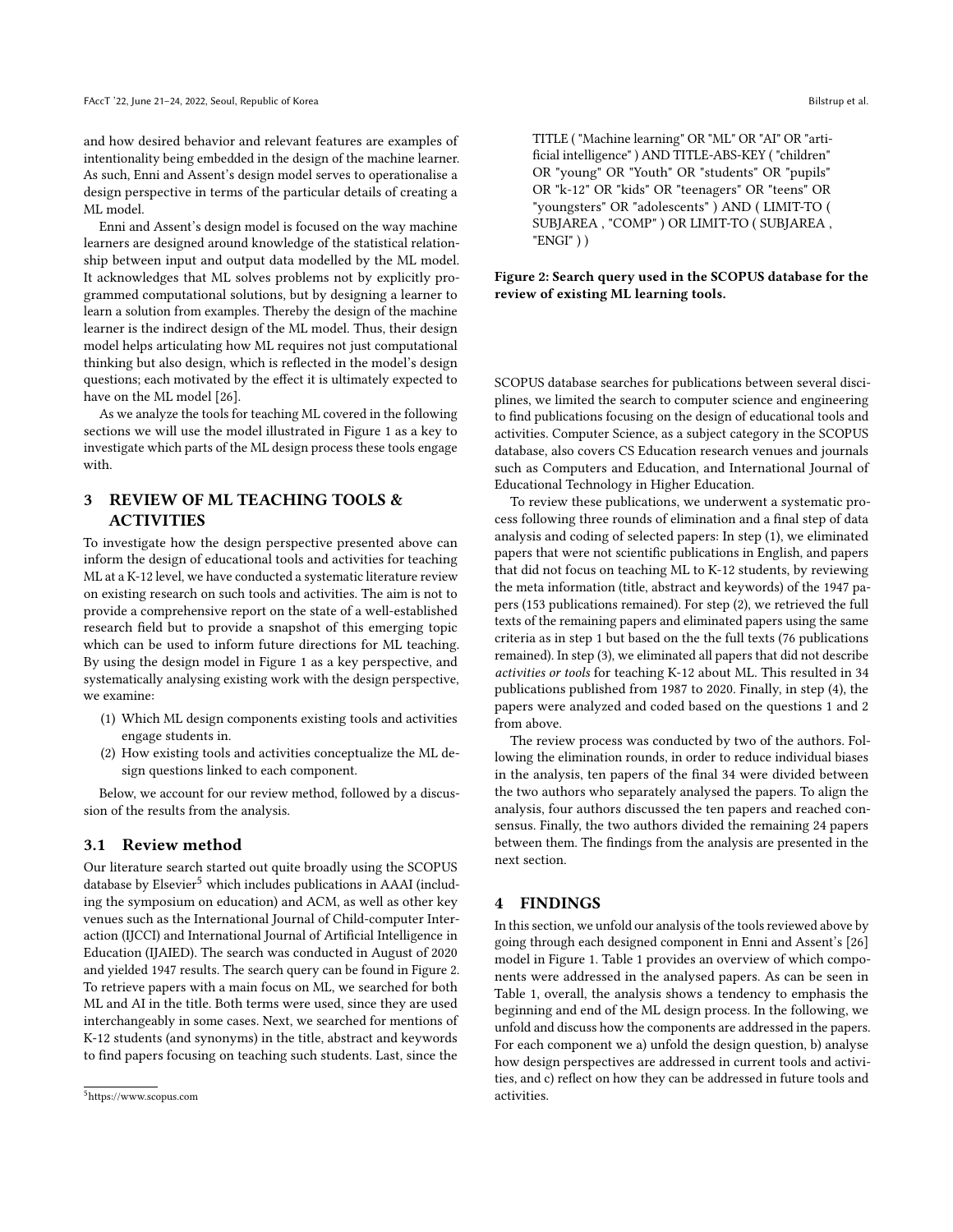From Demo to Design in Teaching Machine Learning FACCT is a strong to the street of Korea of Korea and Table 1

<span id="page-4-0"></span>

| ML component                  | $n =$ | References                                                                           |
|-------------------------------|-------|--------------------------------------------------------------------------------------|
| High-level Objective          | 16    | $[4, 7, 11, 15, 27, 31, 33, 56, 62, 64, 69, 70, 75, 79, 83, 84]$                     |
| <b>Training Data</b>          | 21    | $[3, 4, 15, 16, 30, 31, 33, 37, 38, 42, 46, 49, 56, 58, 64, 69, 75, 77, 79, 83, 84]$ |
| Data Representation           | 9     | [4, 7, 16, 27, 30, 49, 58, 62, 69]                                                   |
| Model Type                    | 9     | $[4, 16, 28-30, 46, 49, 58, 77]$                                                     |
| <b>Optimization Objective</b> |       | [28]                                                                                 |
| Learning Algorithm            |       | $[15]$                                                                               |
| Output                        | 16    | $[3, 4, 7, 15, 34, 37, 38, 42, 49, 64, 69, 75, 77, 79, 83, 84]$                      |
| Evaluation                    | 10    | $[3, 15, 27, 31, 33, 34, 42, 56, 83, 84]$                                            |

Table 1: Review of how existing literature engage students in in the components of ML. It illustrates how existing educational tools and activities mainly focus on components related to the input and output of ML learners and less so on the inner components.

## 4.1 High-level Objective

The initial design choice in creating a machine learner is the highlevel objective for the resulting model [\[26\]](#page-8-24), and designers need to ask themselves what the model is meant to achieve? From a design perspective, this entails investigating the context in which the model is to be deployed, whom its users and stakeholders are, and in turn what their goals are. Is ML the correct choice for this situation, or are there more appropriate alternatives?

16 out of the 34 papers address the high-level objective of machine learners. A few of these let students explore the context in which a model is to be employed, most often as part of a *design* case, in which students go through a design process for developing ML systems. This is achieved through e.g., card-based workshops, where students are given different cards representing stakeholders, data sources, interaction methods, etc., and design their own ML system [\[7\]](#page-8-26); or by engaging children in designing a "fair" AI librarian, through exploring the context and discussing what fairness means [\[70\]](#page-9-28). Other papers use predetermined objectives, where students create ML models to predict e.g., athletic moves for use in high-school physical education [\[84\]](#page-9-32).

While we find good examples among the 16 papers, where they effectively contextualise ML systems, there is a lack of engagement with the rationales behind the systems, and with exploration of different alternatives. This would allow students to consider pros and cons of different objectives, and to make deliberate decisions as to how a potential ML system should be implemented. Last, it could support students in reflecting more generally on when and why ML is a good solution to a problem.

#### 4.2 Training Data

Training data should provide diverse examples which adequately represent the problem space in which the model will be used. This emphasises the context in which the data is collected and the context in which the ML system will be implemented. Designers must ask themselves, given the intentions of the system, what are good examples of desired behavior that we can show to the learner and how do we sample this data?

Training data is explored in 21 of the papers with great diversity among activities and tools. Some papers use computer-generated data (e.g. [\[28\]](#page-8-37)), others use mock-data tied to real-world artefacts such as screws, cookies, smileys (e.g. [\[46,](#page-9-33) [77\]](#page-9-36)) which give some meaning to the data but without providing a context (e.g., why are we sorting cookies?). There are also examples where students generate data themselves through e.g., gestures [\[84\]](#page-9-32).

We find examples among the papers where they take a contextualised approach and have students engage directly with generating and collecting examples of desired behavior. This provides the data with a context for students to explore, and highlights the subjectivity of the data which can support students in rationalizing about the credibility and limitations of data. However, most of the papers instruct students very specifically about which data to collect and how to do it, whereas reflections on the critical design questions in this process are rarely scaffolded in the tools and activities. We see a need for engaging students in questions such as: What are good examples of desired behavior in the given context? How can they be collected? And is the data-set representative of the problem it describes?

#### 4.3 Data Representation

The 'examples of desired behavior' identified in the previous step must be represented in a way that highlights what is important and what is not to model the problem accurately and as intended by the designer. The designer must ask, depending on the context what are the relevant and irrelevant features of the chosen examples, and how can they be represented to illustrate this?

Of the nine papers which engage students in data representation, a few papers use simplified visual examples to illustrate how data can be represented in different ways, such as geometric objects, screws, or cookies (e.g [\[49\]](#page-9-34)). Others provide more contextualized examples, like choosing the most important factors in a wildlife environment [\[69\]](#page-9-27) or physical attributes of basketball players [\[4\]](#page-8-25). These activities are used to scaffold discussions about which features may be important to make accurate models and how different representations can change ML models' performance.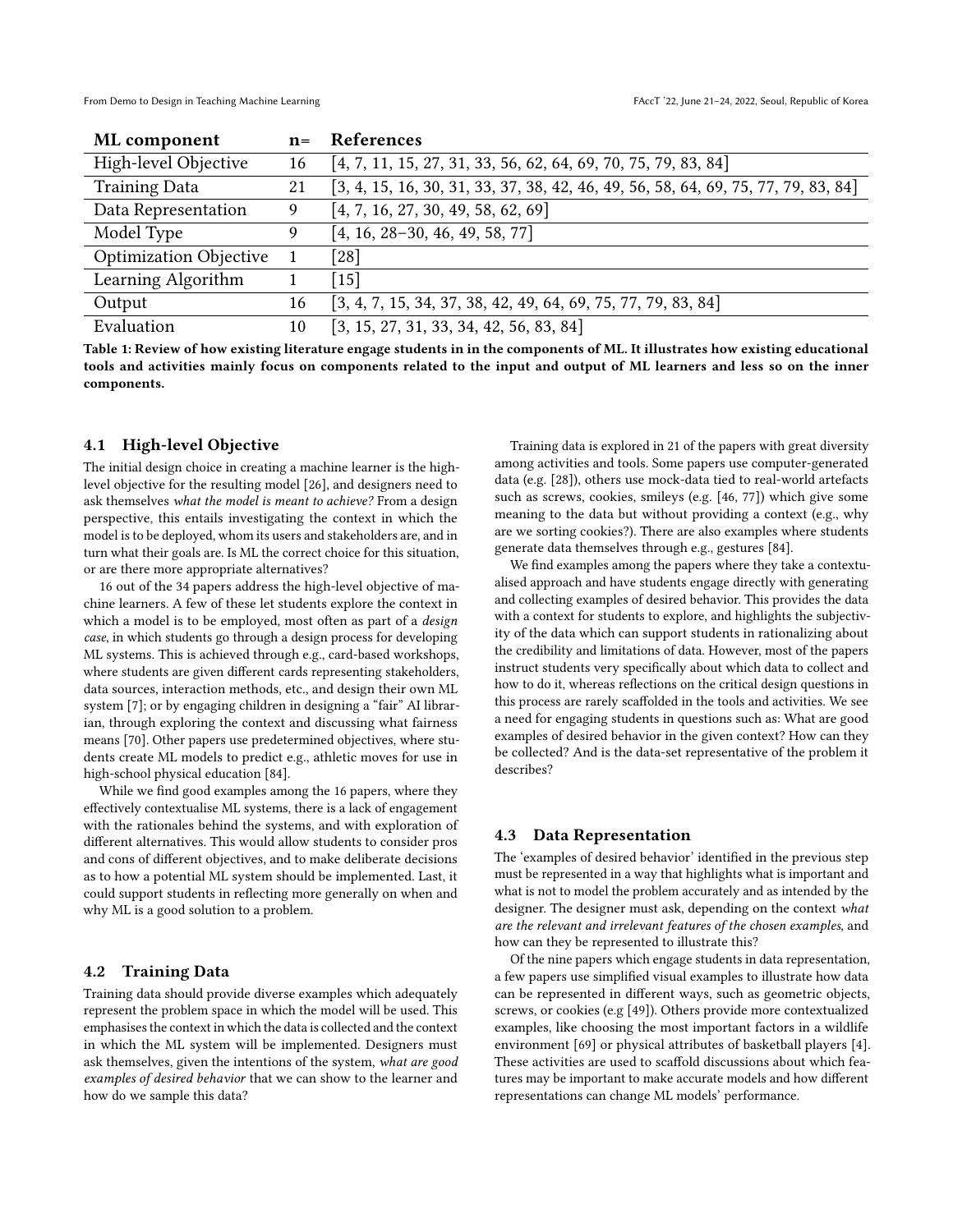The nine papers do, however, put little emphasis on differences between features (other than the model's performance), how such information relates to those it represents, and how some features may be more sensitive than others. Such considerations could be included in students' choice of features and when comparing different models. One model may be preferable to another because it is built with less sensitive or more accessible data. Last, activities and tools could scaffold reflections on fundamental questions about which information is worth collecting to build a given model, and if certain application areas have features that should generally be avoided, such as race, gender, and religion when modeling human behavior.

#### 4.4 Model Type

For this component, designers must explore different model types and architectures, asking which types of patterns is the model expected to use and how complex are they? Choosing to use ML to solve the problem at hand implicitly assumes statistical dependencies, and the designer must consider how the model should generalize beyond the finite training data. Choosing the wrong model type has major implications that may result in the model relying on spurious correlations that are not stable over time or can result socially discriminatory generalizations.

Nine papers engage students with model types and, in some cases, let them tinker with hyperparameters (e.g. [\[49,](#page-9-34) [77\]](#page-9-36)). One approach, is to engage students in comparing and discussing the pros and cons of different model types [\[28\]](#page-8-37). Another approach, is to have students inspect data-sets and identify patterns, which they can use to make assumptions about the task [\[46,](#page-9-33) [77\]](#page-9-36). These papers, however, provide no or little context, and reflections and discussions are mainly centered around optimization of model performances. One paper focuses on xAI and has students creating explainable models in the form of decision tress, and inspect why their models make wrong predictions [\[4\]](#page-8-25).

The nine papers only briefly address design implications for this component. Some of the tools and activities let students compare different model types but focus only on the technical differences between the models and do not explore advantages and disadvantages of each model type from a broader, contextualised perspective. Comparing model types can scaffold students' reflections about how different features are related, how difficult this relation is to model, and how increased complexity may increase the predictive power of a model but may also make the model overfit to the training data. A simple model that is more robust, easier to train, and more transparent may, depending on the context, be preferable to a more complex powerful model, even at a cost in performance. These considerations could constitute the basis for reflections on and discussions about the possibilities and limitations of ML models among students.

#### 4.5 Optimization Objective

For this component, the designer must consider what a successful model is and ask; How are competing models compared? It is necessary to formulate an optimization problem to train a ML model, and this is typically achieved by designing a loss-function on the training data that measures the total error of the model.

We found only one paper which presents students to loss functions and let them reflect on and reason about them. In the paper, students use linear and polynomial regressions, and calculate the root mean square error, while comparing it to other definitions for calculating errors [\[28\]](#page-8-37).

We do, however, see opportunities for engaging students in the design questions related to this component. Prioritizing one type of error over another, or setting up a hard constraint on a measure incurs trade-offs with different implications for different contexts that need to be discussed and evaluated. Take, for example, some methods for avoiding discrimination and unfairness in ML models which alter the optimization objective to favor fairness in the objective function [\[51\]](#page-9-37). However, such interventions typically come with a cost in predictive accuracy. A number of salient normative discussions about the intentions and contexts of the ML model could emerge as a result, which could become the focus of ML teaching exercises at the K-12 level.

#### 4.6 Learning Algorithm

Searching for the best possible model is an important component in creating a ML model, and choosing how to do it is dependent on the choices made in the other components. The designer must ask how is the search for models performed? This includes setting up the algorithm properly and considering which resources are available to perform this search.

We found one paper which let students change the learning rate of a neural network in order to explore the effects on the resulting model [\[15\]](#page-8-16).

Reasoning about the best choice among many possible learning algorithms requires competencies that cannot be expected of K-12 students. However, the merits of the different algorithms and the settings of their hyperparameters could potentially be explored in a trial-and-error setting, where students choose and tweak algorithms to observe the results in the behavior of the final model, much like engineers do in ML practice. Such tinkering could impart important lessons about over- and underfitting as well as the logic behind common optimization algorithms such as gradient descent. In a similar vein, tinkering with learning algorithms might spur discussions of the material and environmental cost of training ML models, thereby revealing important and often forgotten issues in the ML discourse [\[71\]](#page-9-38). Considering the increasingly dire prospects of global warming, such discussions could be an important addition to the classroom.

#### 4.7 Output

Deploying machine learning in real world contexts is challenged by the difficulty of understanding its reasoning [\[1\]](#page-7-0). Thus it is important to consider the context and stakeholders who are affected by a ML model when designing its output. Opaque ML models run the risk of leaving users feeling disempowered and make it next to impossible for affected stakeholders to question their influence in decisions made about them. On the other hand, users might feel overwhelmed if confronted with the full complexity of a ML model. Thus, designers must ask themselves how should the output be presented?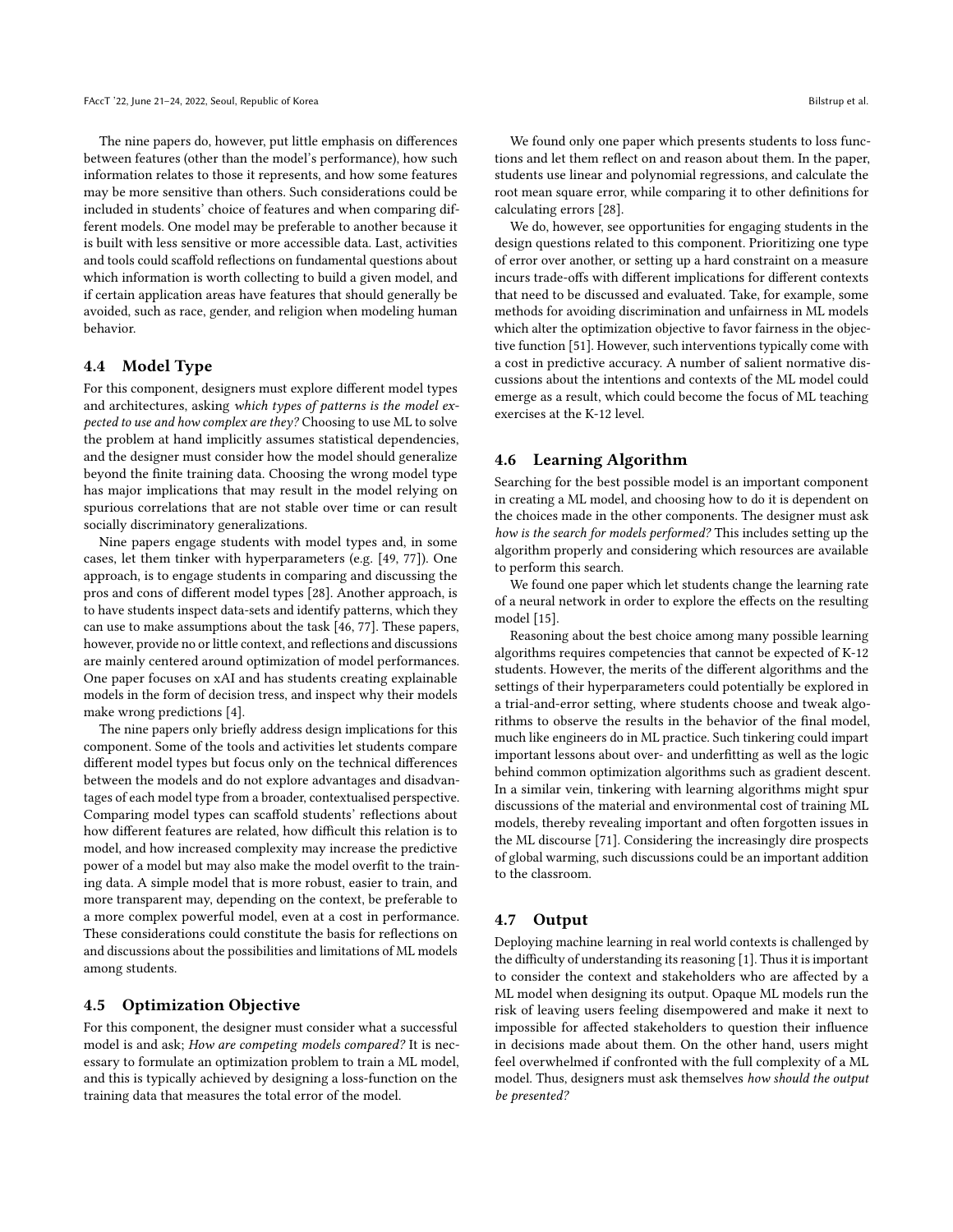15 papers engage students in analysing and considering the output of ML models. In many cases, students are shown only the classification result (e.g. [\[49,](#page-9-34) [84\]](#page-9-32)), while some also expose more detailed information such as the probability of a classification (e.g. [\[15\]](#page-8-16)). There are also more contextualized examples, where students explore how the output of ML models can be integrated in interactive systems (e.g, in [\[65,](#page-9-39) [69,](#page-9-27) [84\]](#page-9-32)). For example, the system Any-Cubes allows users to control an actuator using image recognition by e.g., starting a motor when a toy giraffe is shown to the camera [\[65\]](#page-9-39).

However, none of the papers engage students in considerations about the implications different output types have on how users and systems perceive a ML model's predictions in real-world deployments. E.g. some systems might actively try to hide how ML works behind the scenes to make an interaction as fluid as possible, where others might wish to make processes behind the decisions more transparent to allow for inspection. Such considerations could spur and inform discussions, among students, about the role of ML systems in society and their personal lives.

#### 4.8 Evaluation

In this last component, designers must ask how is the performance of the model evaluated in its actual context of use? Deciding on evaluation metrics for determining a models performance in use is not a straightforward task. The context of use is important to determine how a model should be evaluated, e.g., if a model is used to aid medical practitioners with cancer detection, merely measuring predictive accuracy is not appropriate, as the number of negative examples (i.e. those without any cancer) vastly outnumber the number of positive examples. Furthermore, getting a testing data-set of high quality requires intimate knowledge of the application area.

Of the 10 papers which engage students in evaluations of ML systems, a few let students experience how a model performs by playing with its application afterwards, e.g playing rock-paperscissor against the computer [\[43\]](#page-8-39) or test an RC car's ability to navigate on a track [\[56\]](#page-9-24). There are also more contextualised examples, where students test a ML system in its intended use setting, for example by letting students build models for improving athletic moves which can be used in practice by the students [\[84\]](#page-9-32).

However, the way evaluation is addressed in the 10 papers is narrow in scope as they do not engage students in considering different stakeholders, deeper reflections on what constitutes a 'good' system or in having deeper reflections on different evaluation metrics in relations to different application contexts. In general, future educational tools and activities could have more focus on how ML systems are tested in real-world contexts and how users experience the systems.

#### 5 DISCUSSION

Here, we discuss how the findings above can constitute a design approach for teaching ML in K-12 education, what educators should be mindful of when taking this approach, and what future work is needed to further substantiate it.

Across all components from the ML model in Figure [1](#page-2-0) existing tools and activities mostly focus on demonstrating how ML is used and on creating the best performing model possible. Furthermore, as seen in Table [1,](#page-4-0) they mainly focus on components related to the input and output and less so on the inner components such as optimization objectives and learning algorithms. While most papers focus on the different components from a technical, demonstrative point of view and skim over the social contexts and the decisions related to these (e.g. [\[30,](#page-8-33) [32\]](#page-8-40)), we do find some examples where choices about training data, representation, etc., are contextualised, and where students explore alternatives (e.g. [\[4,](#page-8-25) [28\]](#page-8-37)). However, they are rare and do not emphasize the design rationales and intentions behind, nor the future implications of the ML systems, which students are engaged in constructing. The examples we found that did engage students in how ML systems intervened in existing social context and the ethical choices connected to implementing such systems (e.g. [\[7,](#page-8-26) [70\]](#page-9-28)) mostly did not engage students, or engaged them only to a limited degree, in the inner components of ML systems. As we have argued, it is crucial that students, to some degree, understand and engage with the inner components in order to decode [\[19\]](#page-8-13) the intentions hidden deep within ML systems.

Acknowledging that developing and designing ML systems is more than understanding and applying computational and mathematical concepts, but also includes engaging with and intervening in complex socio-technical systems [\[2,](#page-8-8) [44\]](#page-9-5) and making ethical choices [\[73\]](#page-9-7) poses new challenges from an educational point of view. From a design perspective, all components should be addressed with attention to these concerns, as the design of every one of them includes value-judgements and considerations with implications for how the system is used and how successful it is. If students are not engaged in these technical aspects and choices in ML systems they risk not being confronted with the difficult dilemmas and choices inherently encountered when developing these systems. The challenge thus becomes how to design educational activities and tools which tie these different ends together such that they expose the full complexity of ML systems in a comprehensible manner. To address this, we argue that design has an important role to play. By combining the model in Figure [1,](#page-2-0) which splits ML development into a set of designed components, with the understanding of design as described in sectio[n2,](#page-1-3) we arrive at a design approach for teaching ML which can expose students to the concerns with ML systems described in section [1.](#page-0-0)

To help those educators and designers of educational tools and activities for teaching ML, who want to apply this design perspective, with directing their work, we present a set of sensitising concepts. They are not intended to provide a prescriptive framework along which to work, but instead to "suggest directions along which to look" [\[8,](#page-8-19) p. 148]. Table [2](#page-7-1) presnts our sensitising concepts which synthesise the emphasis of a design approach based on the three design considerations from section [2](#page-1-3) and formed by our analysis of current tools and activities. The design-oriented approach favors reflexive engagement with the design of ML models over demonstrating their power and use, and thus it shifts focus from describing what the system does to reflecting on  $why$  and how this happens while suggesting alternatives. Rather than providing answers up front, the design-oriented approach aims to ask questions that allow students to interrogate ML systems. Rather than presenting ML as the solution to a given issue, the design approach asks students to explore said issue, engage with trade-offs, and reflect on the consequences of applying ML. Instead of presenting ML models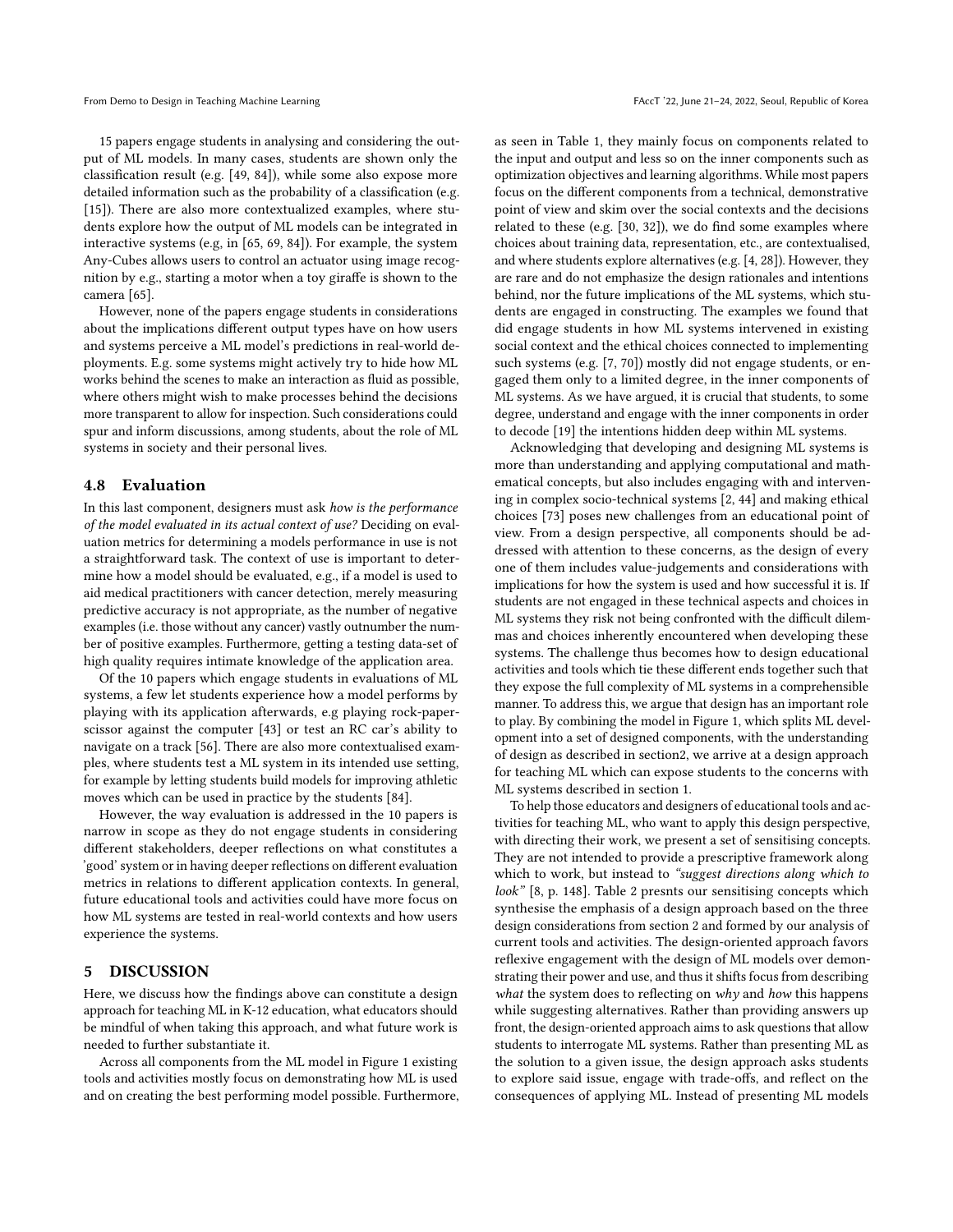<span id="page-7-1"></span>

| Demo                | Design                    |                                                              |
|---------------------|---------------------------|--------------------------------------------------------------|
| Answer              | Ouestion                  | (1) Taking a contextualised approach to the construction     |
| Abstract            | Contextualise             | and evaluation of ML systems and considering the             |
| Demonstrate power   | <b>Expose limitations</b> | expected context of use.                                     |
| Describe            | Suggest                   |                                                              |
| Make easy           | Expose complexity         | (2) Exploring alternatives and emphasising design rationales |
| Improve performance | Engage in trade-offs      | throughout the ML design process.                            |
| Solve problems      | Explore futures           |                                                              |
| Find solutions      | Make judgements           | (3) Being mindful of how intentions are embedded in ML       |
| Pursue objectives   | Reflect on consequences   | systems and reflecting on future implications.               |

Table 2: A table contrasting a demo-oriented approach to teaching ML with our suggested design-oriented approach. The design approach is described though three design considerations and nine sensitising concepts which suggests directions along which to look for educators and teachers who want to apply the approach.

as generic solutions that might be used to solve any number of issues, it suggests that focus is put on the contextual nature of constructing ML models and the many different choices engineers and ML practitioners make underway. Finally, instead of making ML "easy" by constructing scenarios in which success is a matter of improving performance, we suggest that teachers create scenarios that expose the complexity of the ML process and explore its limitations, without overwhelming students with technical details.

Importantly, the design approach that we suggest is not a departure from the demo-approach but an addition. As numerous researchers have shown in the work we have reviewed, the demo approach is effective in teaching and getting K-12 students excited about ML. Instead, the design approach is a suggestion as to how we might educate the public to take agency in dealing with the issues that has followed and will continue to follow in the footsteps of ML's success, and which we will need to deal with eventually.

With this approach, we acknowledge that is necessary to hide away, or 'black-box', aspects of ML to not overwhelm students [\[50\]](#page-9-40), and future work should engage with where to cut the cake, so to speak. We suggest that deciding on which parts of the system to black-box should be done with reference to a ML design model such as the one in Figure [1,](#page-2-0) using the design questions to engage with the remainder of the system. Some aspects and design choices in ML systems may be more difficult to reflect on for novices and different age groups, and this may require priming students with a conceptual understanding of, e.g., computational optimization for the optimization objective and learning algorithm components or basic statistics for the evaluation component.

In summary, we suggest a reflexive approach to teaching ML that empowers students to engage critically with ML to complement the commonly used demo-oriented approach that presents a decontextualised and uncritical view of the power of ML. Through this strategy, the agendas of AI literacy with a critical focus on engaging students in how technology form their everyday life [\[19\]](#page-8-13) are more likely to succeed, as students participate directly in the design and deliberation of ML development and, thereby, achieve the knowledge and perspectives necessary to engage critically with ML going forward.

#### 6 CONCLUSION

This paper proposes a design approach to how ML is conceptualized and taught to support AI literacy in K-12 education. We recognize the value of demoing capabilities of ML when teaching ML, but see a lack of focus on exposing the design questions involved in making ML systems as well as the complexity and trade-offs inherent in real-world ML systems. Based on design and HCI literature, we have identified three design considerations that could help expose the complexity of, and concerns related to, the design of ML systems: 1) Taking a contextualised approach to the construction and evaluation of ML systems and considering the expected context of use; 2) exploring alternatives and emphasizing design rationales throughout the ML design process; and 3) being mindful of how intentions are embedded in ML systems and reflecting on future implications.

With this perspective and in combination with the ML design model in [Figure 1](#page-2-0) which conceptualize the ML process as a set of designed components, we have reviewed how existing researchbased tools and activities engage students in learning about ML. We found that most tools take a demo-approach that prioritises showing the power of ML over exposing students to the complex decisions that go into making, deploying and maintaining a successful ML system. We suggest a complementary approach based on design. Here, instead of demonstrating the power of ML, we aim to expose its design process. We aim to suggest rather than describe, asking why and how rather than what, question rather than answer, explore futures rather than solve problems, engage with the context rather than presenting ML systems as generic solutions, exposing the complexity of ML rather than making it easy, and exploring its limitations rather than improving its performance.

We hope that this approach will help educators and designers of tools and activities for teaching ML in empowering future generations when engaging with, using, or being used by ML systems.

#### ACKNOWLEDGMENTS

This work was supported by a research grant (#28831) from VILLUM FONDEN.

#### **REFERENCES**

<span id="page-7-0"></span>[1] Ashraf Abdul, Jo Vermeulen, Danding Wang, Brian Y. Lim, and Mohan Kankanhalli. 2018. Trends and Trajectories for Explainable, Accountable and Intelligible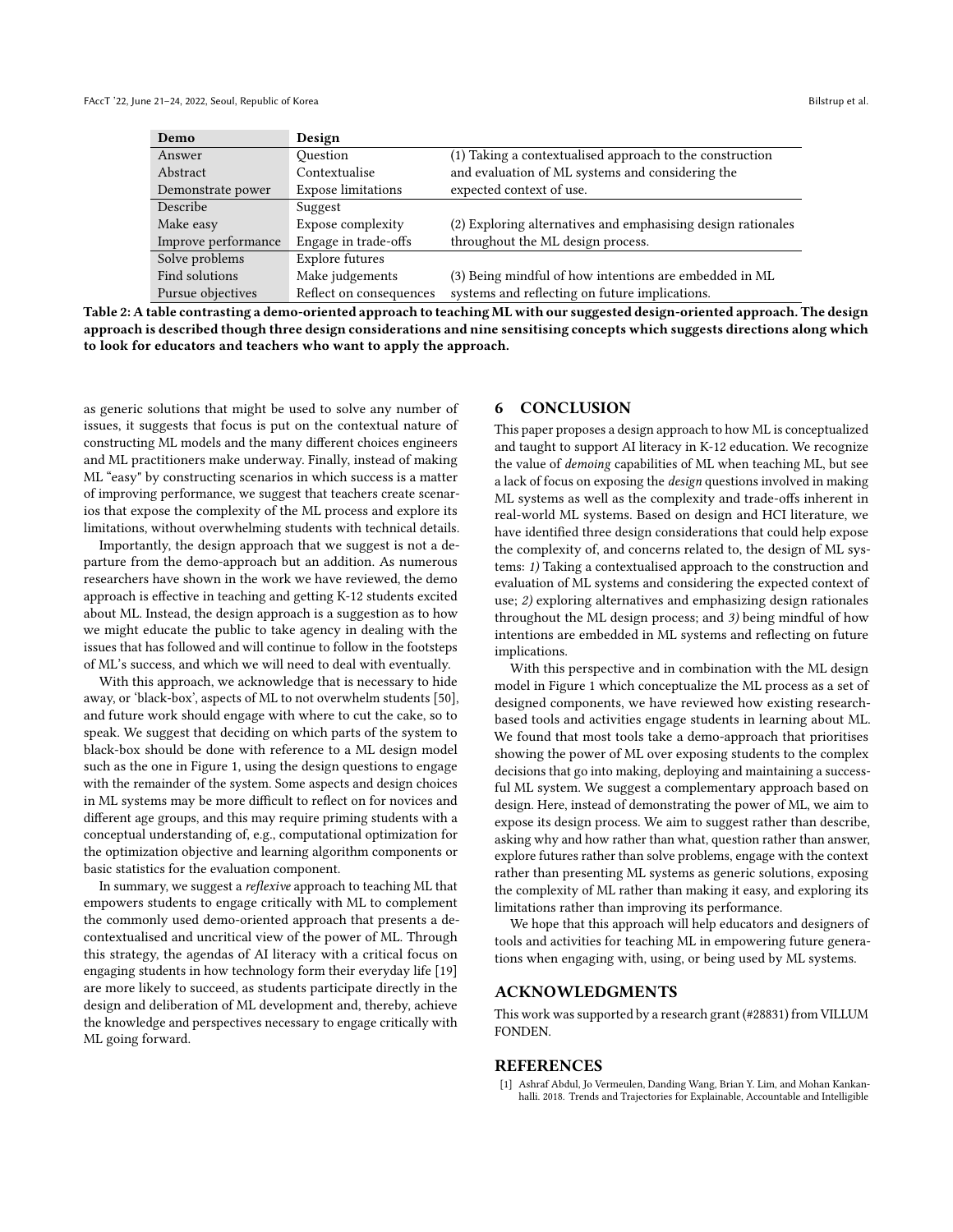From Demo to Design in Teaching Machine Learning FACCT is a strong to the street of Korea of Korea and Table 1

Systems: An HCI Research Agenda (CHI '18). Association for Computing Machinery, New York, NY, USA, 1–18.<https://doi.org/10.1145/3173574.3174156>

- <span id="page-8-8"></span>[2] Rediet Abebe, Solon Barocas, Jon Kleinberg, Karen Levy, Manish Raghavan, and David G. Robinson. 2020. Roles for Computing in Social Change. In Proceedings of the 2020 Conference on Fairness, Accountability, and Transparency (Barcelona, Spain) (FAT\* '20). Association for Computing Machinery, New York, NY, USA, 252–260.<https://doi.org/10.1145/3351095.3372871>
- <span id="page-8-31"></span>[3] Adam Agassi, Iddo Yehoshua Wald, Hadas Erel, and Oren Zuckerman. 2019. Scratch nodes ML: A playful system for children to create gesture recognition classifiers. In Conference on Human Factors in Computing Systems - Proceedings. Association for Computing Machinery.<https://doi.org/10.1145/3290607.3312894>
- <span id="page-8-25"></span>[4] Jose M. Alonso. 2020. Teaching explainable artificial intelligence to high school students. International Journal of  $\dot{C}$ omputational Intelligence Systems 13, 1 (2020), 974–987.<https://doi.org/10.2991/ijcis.d.200715.003>
- <span id="page-8-3"></span>[5] Solon Barocas and Andrew D Selbst. 2016. Big data's disparate impact. California Law Review 104 (2016).
- <span id="page-8-10"></span>[6] Jo Bates, David Cameron, Alessandro Checco, Paul Clough, Frank Hopfgartner, Suvodeep Mazumdar, Laura Sbaffi, Peter Stordy, and Antonio de la Vega de León. 2020. Integrating FATE/Critical Data Studies into Data Science Curricula: Where Are We Going and How Do We Get There?. In Proceedings of the 2020 Conference on Fairness, Accountability, and Transparency (Barcelona, Spain) (FAT\* '20). Association for Computing Machinery, New York, NY, USA, 425–435. [https:](https://doi.org/10.1145/3351095.3372832) [//doi.org/10.1145/3351095.3372832](https://doi.org/10.1145/3351095.3372832)
- <span id="page-8-26"></span>[7] Karl-Emil Kjær Bilstrup, Magnus H. Kaspersen, and Marianne Graves Petersen. 2020. Staging Reflections on Ethical Dilemmas in Machine Learning : A Card-Based Design Workshop for High School Students. In DIS '20: Proceedings of the 2020 ACM Designing Interactive Systems Conference. Association for Computing Machinery, New York, NY, United States, Eindhoven, Netherlands, 1211–1222. <https://doi.org/10.1145/3357236.3395558>
- <span id="page-8-19"></span>[8] Herbert Blumer. 1969. Symbolic interactionism. Vol. 50. Englewood Cliffs, NJ: Prentice-Hall.
- <span id="page-8-17"></span>[9] Susanne Bødker. 2006. When Second Wave HCI Meets Third Wave Challenges (NordiCHI '06). Association for Computing Machinery, New York, NY, USA, 1–8. <https://doi.org/10.1145/1182475.1182476>
- <span id="page-8-12"></span>[10] Karen Brennan and Mitchel Resnick. 2012. New frameworks for studying and assessing the development of computational thinking. In Preceedings of the 2012 annual meeting of the American Educational Research Association. Vancouver, Canada, 1–25.<https://doi.org/10.1.1.296.6602>
- <span id="page-8-27"></span>[11] Janine Bressler and Janett Mohnke. 2015. School laboratories to teach robotics, smart home and artificial intelligence: From theory to practice. In ICSIT 2018 - 9th International Conference on Society and Information Technologies, Proceedings. 122–125.
- <span id="page-8-2"></span>[12] Jenna Burrell. 2016. How the machine 'thinks': Understanding opacity in machine learning algorithms. Big Data & Society 3, 1 (2016), 2053951715622512.
- <span id="page-8-18"></span>[13] Bill Buxton. 2007. Sketching User Experiences: Getting the Design Right and the Right Design. Morgan Kaufmann Publishers Inc., San Francisco, CA, USA.
- <span id="page-8-23"></span>[14] Alexander Campolo and Kate Crawford. 2020. Enchanted Determinism: Power without Responsibility in Artificial Intelligence. Engaging Science, Technology, and Society 6 (2020), 1–19.
- <span id="page-8-16"></span>[15] Michelle Carney, Barron Webster, Irene Alvarado, Kyle Phillips, Noura Howell, Jordan Griffith, Jonas Jongejan, Amit Pitaru, and Alexander Chen. 2020. Teachable Machine: Approachable Web-Based Tool for Exploring Machine Learning Classification. In Extended Abstracts of the 2020 CHI Conference on Human Factors in Computing Systems (CHI EA '20). Association for Computing Machinery, New York, NY, USA, 1–8.<https://doi.org/10.1145/3334480.3382839>
- <span id="page-8-32"></span>[16] C. Casey, A. O. Adewumi, A. Hart, and G. O'Hare. 1987. Experience in introducing sixth formers to concepts of artificial intelligence. Journal of Computer Assisted Learning 3, 1 (1987), 13–22.<https://doi.org/10.1111/j.1365-2729.1987.tb00304.x>
- <span id="page-8-7"></span>[17] Daizhuo Chen, Samuel P Fraiberger, Robert Moakler, and Foster Provost. 2017. Enhancing transparency and control when drawing data-driven inferences about individuals. Big data 5, 3 (2017), 197–212.
- <span id="page-8-0"></span>[18] Po-Hsuan Cameron Chen, Yun Liu, and Lily Peng. 2019. How to develop machine learning models for healthcare. Nature materials 18, 5 (2019), 410.
- <span id="page-8-13"></span>[19] Christian Dindler, Rachel Smith, and Ole Sejer Iversen. 2020. Computational empowerment: participatory design in education. CoDe-<br>sign 16, 1 (2020), 66-80. https://doi.org/10.1080/15710882.2020.1722173 https://doi.org/10.1080/15710882.2020.1722173 arXiv[:https://doi.org/10.1080/15710882.2020.1722173](https://arxiv.org/abs/https://doi.org/10.1080/15710882.2020.1722173)
- <span id="page-8-22"></span>[20] Pedro M Domingos. 2012. A few useful things to know about machine learning. Commun. acm 55, 10 (2012), 78–87.
- <span id="page-8-4"></span>[21] Finale Doshi-Velez and Been Kim. 2018. Considerations for evaluation and generalization in interpretable machine learning. In Explainable and Interpretable Models in Computer Vision and Machine Learning. Springer, 3–17.
- <span id="page-8-5"></span>[22] Finale Doshi-Velez, Mason Kortz, Ryan Budish, Chris Bavitz, Sam Gershman, David O'Brien, Stuart Shieber, James Waldo, David Weinberger, and Alexandra Wood. 2018. Accountability of AI Under the Law: The Role of Explanation. Privacy Law Scholars Conference (2018).
- <span id="page-8-21"></span>[23] Anthony Dunne and Fiona Raby. 2013. Speculative everything: design, fiction, and social dreaming. MIT press.
- <span id="page-8-6"></span>[24] Cynthia Dwork et al. 2012. Fairness through awareness. In Proc. ACM ITCS. 214–226.
- <span id="page-8-20"></span>[25] Pelle Ehn. 1988. Work-oriented design of computer artifacts. Ph. D. Dissertation. Arbetslivscentrum.
- <span id="page-8-24"></span>[26] Simon Enni and Ira Assent. 2021. Learning by Design: Structuring and Documenting the Human Choices in Machine Learning Development. arXiv[:2105.00687](https://arxiv.org/abs/2105.00687) [cs.LG]
- <span id="page-8-28"></span>[27] S. D. Essinger and G. L. Rosen. 2011. An introduction to machine learning for students in secondary education. In 2011 Digital Signal Processing and Signal Processing Education Meeting, DSP/SPE 2011 - Proceedings. 243–248. [https://doi.](https://doi.org/10.1109/DSP-SPE.2011.5739219) [org/10.1109/DSP-SPE.2011.5739219](https://doi.org/10.1109/DSP-SPE.2011.5739219)
- <span id="page-8-37"></span>[28] J. Estevez, X. Elizetxea, and G. Garate. 2019. Development of a Workshop About Artificial Intelligence for Schools. Advances in Intelligent Systems and Computing 771 (2019), 530–535. [https://doi.org/10.1007/978-3-319-94120-2{\\_}51](https://doi.org/10.1007/978-3-319-94120-2{_}51)
- [29] J. Estevez, G. Garate, and M. Grana. 2019. Gentle Introduction to Artificial Intelligence for High-School Students Using Scratch. IEEE Access 7 (2019), 179027– 179036.<https://doi.org/10.1109/ACCESS.2019.2956136>
- <span id="page-8-33"></span>[30] Ignacio Evangelista, Germán Blesio, and Emanuel Benatti. 2019. Why are we not teaching machine learning at high school? A proposal. In 2018 World Engineering Education Forum - Global Engineering Deans Council, WEEF-GEDC 2018. Institute of Electrical and Electronics Engineers Inc. [https://doi.org/10.1109/WEEF-GEDC.](https://doi.org/10.1109/WEEF-GEDC.2018.8629750) [2018.8629750](https://doi.org/10.1109/WEEF-GEDC.2018.8629750)
- <span id="page-8-29"></span>[31] Juan David Rodríguez Garcia, Jesús Moreno Leon, Marcos Román Gonzalez, and Gregorio Robles. 2019. Developing Computational Thinking at School with Machine Learning: An exploration. In 2019 International Symposium on Computers in Education, SIIE 2019.<https://doi.org/10.1109/SIIE48397.2019.8970124>
- <span id="page-8-40"></span>[32] Á García, O Anjos, C Iglesias, H Pereira, J Martínez, and J Taboada. 2015. Prediction of mechanical strength of cork under compression using machine learning techniques. Materials and Design 82 (2015), 304–311. [https://doi.org/10.1016/j.](https://doi.org/10.1016/j.matdes.2015.03.038) [matdes.2015.03.038](https://doi.org/10.1016/j.matdes.2015.03.038)
- <span id="page-8-30"></span>[33] Xaioyan Gong, Yilin Wu, Zifan Ye, and Xiwei Liu. 2018. Artificial Intelligence Course Design: ISTREAM-based Visual Cognitive Smart Vehicles. In IEEE Intelligent Vehicles Symposium, Proceedings, Vol. 2018-June. Institute of Electrical and Electronics Engineers Inc., 1731–1735.<https://doi.org/10.1109/IVS.2018.8500457>
- <span id="page-8-38"></span>[34] Xiaoyan Gong, Liang Zhao, Renhao Tang, YaNa Guo, Xiwei Liu, Jian He, Fei-Yue Wang, Ying Tang, Wanruo Shi, Xiaojie Niu, and Xinzhu Wang. 2019. AI education system for primary and secondary schools. In American Society for Engineering Education (ASEE) Annual Conference and Exposition, Conference Proceedings. American Society for Engineering Education. [https://www.scopus.com/inward/record.uri?eid=2-s2.0-85078800693&](https://www.scopus.com/inward/record.uri?eid=2-s2.0-85078800693&partnerID=40&md5=6ab98a8b313d50d7a8e2a637bf8a5c20) [partnerID=40&md5=6ab98a8b313d50d7a8e2a637bf8a5c20](https://www.scopus.com/inward/record.uri?eid=2-s2.0-85078800693&partnerID=40&md5=6ab98a8b313d50d7a8e2a637bf8a5c20)
- <span id="page-8-1"></span>[35] Mihajlo Grbovic, Vladan Radosavljevic, Nemanja Djuric, Narayan Bhamidipati, Jaikit Savla, Varun Bhagwan, and Doug Sharp. 2015. E-commerce in your inbox: Product recommendations at scale. In Proceedings of the 21th ACM SIGKDD international conference on knowledge discovery and data mining. 1809–1818.
- <span id="page-8-11"></span>[36] Shuchi Grover and Roy Pea. 2013. Computational Thinking in K–12. Educational Researcher 42, 1 (2013), 38–43.<https://doi.org/10.3102/0013189X12463051>
- <span id="page-8-34"></span>[37] T. Hitron, H. Erel, I. Wald, and O. Zuckerman. 2018. Introducing children to machine learning concepts through hands-on experience. In IDC 2018 - Proceedings of the 2018 ACM Conference on Interaction Design and Children. Association for Computing Machinery, Inc, 563–568.<https://doi.org/10.1145/3202185.3210776>
- <span id="page-8-35"></span>[38] Tom Hitron, Yoav Orlev, Iddo Wald, Ariel Shamir, Hadas Erel, and Oren Zuckerman. 2019. Can children understand machine learning concepts? The effect of uncovering black boxes. In Proceedings of the 2019 CHI Conference on Human Factors in Computing Systems - CHI '19. ACM Press, New York, New York, USA. <https://doi.org/10.1145/3290605.3300645>
- <span id="page-8-14"></span>[39] Ole Sejer Iversen, Rachel Charlotte Smith, and Christian Dindler. 2018. From computational thinking to computational empowerment. In PDC '18 Proceedings of the 15th Participatory Design Conference: Full Papers - Volume 1. ACM Press, Hasselt and Genk, Belgium, 1–11.<https://doi.org/10.1145/3210586.3210592>
- <span id="page-8-9"></span>[40] Severin Kacianka and Alexander Pretschner. 2021. Designing Accountable Systems. In Proceedings of the 2021 ACM Conference on Fairness, Accountability, and Transparency (Virtual Event, Canada) (FAccT '21). Association for Computing Machinery, New York, NY, USA, 424–437.<https://doi.org/10.1145/3442188.3445905>
- <span id="page-8-15"></span>[41] Yasmin Kafai, Chris Proctor, and Debora Lui. 2019. From theory bias to theory dialogue: Embracing cognitive, situated, and critical framings of computational thinking in K-12 Cs education. In ICER 2019 - Proceedings of the 2019 ACM Conference on International Computing Education Research. 101–109. <https://doi.org/10.1145/3291279.3339400>
- <span id="page-8-36"></span>[42] K. Kahn, R. Megasari, E. Piantari, and E. Junaeti. 2018. AI programming by children using snap! Block programming in a developing country. In CEUR Workshop Proceedings, Drachsler H Drachsler H Dimitrova V Drachsler H Fominykh M. Praharaj S. (Ed.), Vol. 2193. CEUR-WS. [https://www.scopus.com/inward/record.uri?eid=2-s2.0-85053707384&](https://www.scopus.com/inward/record.uri?eid=2-s2.0-85053707384&partnerID=40&md5=f572adf493a473f9dbe766b2fa5945d9) [partnerID=40&md5=f572adf493a473f9dbe766b2fa5945d9](https://www.scopus.com/inward/record.uri?eid=2-s2.0-85053707384&partnerID=40&md5=f572adf493a473f9dbe766b2fa5945d9)
- <span id="page-8-39"></span>[43] Ken Kahn and Niall Winters. 2017. Child-Friendly Programming Interfaces to AI Cloud Services. In European Conference on Technology Enhanced Learning.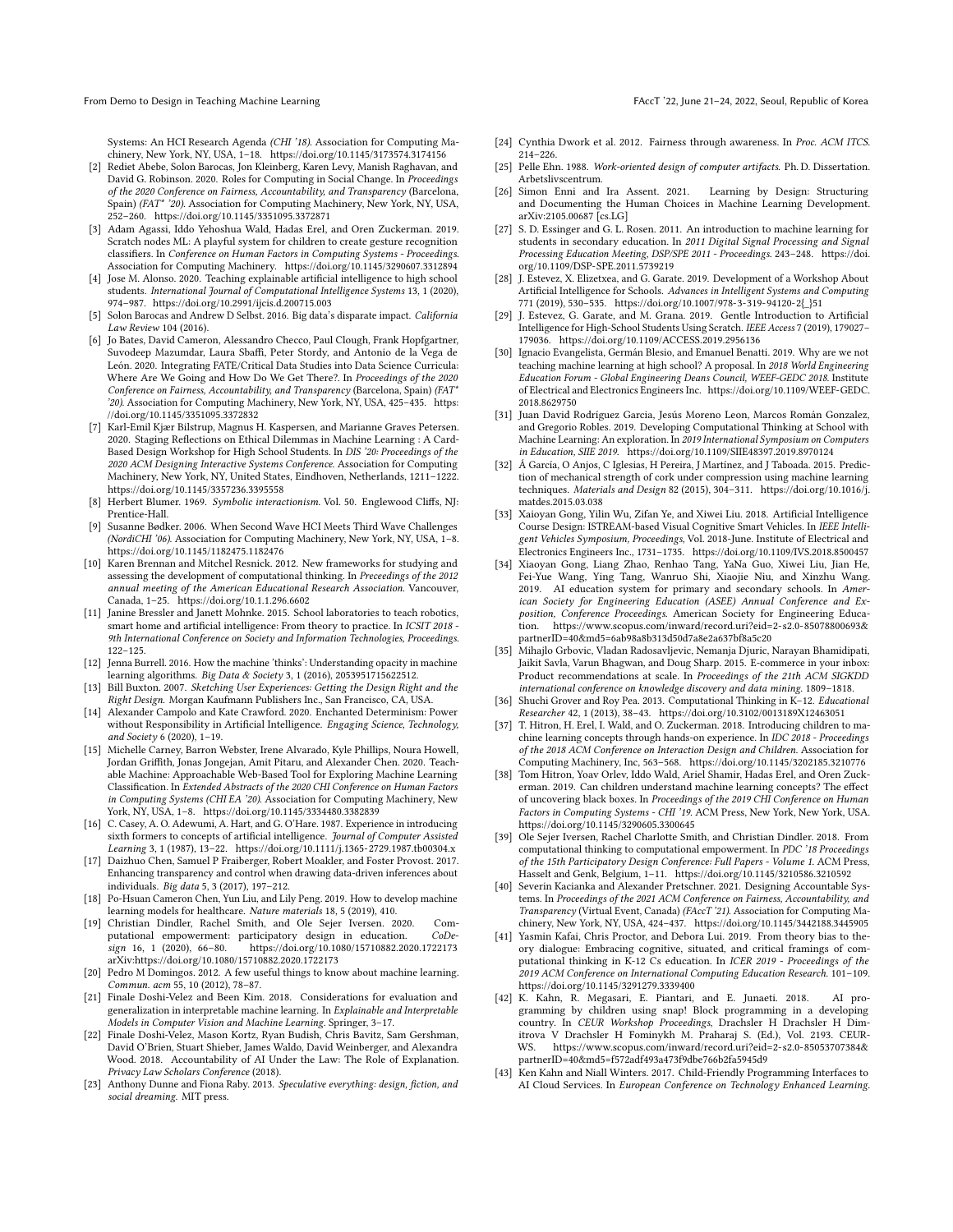566–570.<https://doi.org/10.1007/978-3-319-66610-5>

- <span id="page-9-5"></span>[44] Michael Katell, Meg Young, Dharma Dailey, Bernease Herman, Vivian Guetler, Aaron Tam, Corinne Bintz, Daniella Raz, and P. M. Krafft. 2020. Toward Situated Interventions for Algorithmic Equity: Lessons from the Field. In Proceedings of the 2020 Conference on Fairness, Accountability, and Transparency (Barcelona, Spain) (FAT\* '20). Association for Computing Machinery, New York, NY, USA, 45–55.<https://doi.org/10.1145/3351095.3372874>
- <span id="page-9-20"></span>[45] Joshua A Kroll. 2018. The fallacy of inscrutability. Philosophical Transactions of the Royal Society A: Mathematical, Physical and Engineering Sciences 376, 2133 (2018), 20180084.
- <span id="page-9-33"></span>[46] Annabel Lindner, Stefan Seegerer, and Ralf Romeike. 2019. Unplugged Activities in the Context of AI. In 12th International Conference on Informatics in Schools: Situation, Evolution, and Perspectives, ISSEP 2019, Larnaca, Cyprus, November 18–20, 2019, Proceedings. Springer International Publishing, 123–135.
- <span id="page-9-10"></span>[47] Duri Long and Brian Magerko. 2020. What is AI Literacy? Competencies and Design Considerations. In Proceedings of the 2020 CHI Conference on Human Factors in Computing Systems (Honolulu, HI, USA) (CHI '20). Association for Computing Machinery, New York, NY, USA, 1–16. [https://doi.org/10.1145/](https://doi.org/10.1145/3313831.3376727) [3313831.3376727](https://doi.org/10.1145/3313831.3376727)
- <span id="page-9-1"></span>[48] Gustavo López, Luis Quesada, and Luis A Guerrero. 2017. Alexa vs. Siri vs. Cortana vs. Google Assistant: a comparison of speech-based natural user interfaces. In International Conference on Applied Human Factors and Ergonomics. Springer, 241–250.
- <span id="page-9-34"></span>[49] R. Mariescu-Istodor and I. Jormanainen. 2019. Machine learning for high school students. In ACM International Conference Proceeding Series. [https://doi.org/10.](https://doi.org/10.1145/3364510.3364520) [1145/3364510.3364520](https://doi.org/10.1145/3364510.3364520)
- <span id="page-9-40"></span>[50] Lívia S. Marques, Christiane Gresse von Wangenheim, and Jean C. R. Hauck. 2020. Teaching Machine Learning in School: A Systematic Mapping of the State of the Art. Informatics in Education 19, 2 (2020), 283–321. [https://doi.org/10.](https://doi.org/10.15388/infedu.2020.14) [15388/infedu.2020.14](https://doi.org/10.15388/infedu.2020.14)
- <span id="page-9-37"></span>[51] Ninareh Mehrabi, Fred Morstatter, Nripsuta Saxena, Kristina Lerman, and Aram Galstyan. 2019. A survey on bias and fairness in machine learning. arXiv preprint arXiv:1908.09635 (2019).
- <span id="page-9-21"></span>[52] Milagros Miceli, Tianling Yang, Laurens Naudts, Martin Schuessler, Diana Ser-banescu, and Alex Hanna. 2021. Documenting Computer Vision Datasets: An Invitation to Reflexive Data Practices. In Proceedings of the 2021 ACM Conference on Fairness, Accountability, and Transparency (Virtual Event, Canada) (FAccT '21). Association for Computing Machinery, New York, NY, USA, 161–172. <https://doi.org/10.1145/3442188.3445880>
- <span id="page-9-14"></span>[53] Tim Miller. 2019. Explanation in artificial intelligence: Insights from the social sciences. Artificial Intelligence 267 (2019), 1–38.
- <span id="page-9-16"></span>[54] Smitha Milli, Luca Belli, and Moritz Hardt. 2021. From Optimizing Engagement to Measuring Value. In Proceedings of the 2021 ACM Conference on Fairness, Accountability, and Transparency (Virtual Event, Canada) (FAccT '21). Association for Computing Machinery, New York, NY, USA, 714–722. [https://doi.org/10.](https://doi.org/10.1145/3442188.3445933) [1145/3442188.3445933](https://doi.org/10.1145/3442188.3445933)
- <span id="page-9-22"></span>[55] Margaret Mitchell, Simone Wu, Andrew Zaldivar, Parker Barnes, Lucy Vasserman, Ben Hutchinson, Elena Spitzer, Inioluwa Deborah Raji, and Timnit Gebru. 2019. Model cards for model reporting. In Proc FAT\*. 220–229.
- <span id="page-9-24"></span>[56] T. Narahara and Y. Kobayashi. 2018. Personalizing homemade bots with plug & play AI for STEAM education. In SIGGRAPH Asia 2018 Technical Briefs, SA 2018. Association for Computing Machinery, Inc. [https://doi.org/10.1145/3283254.](https://doi.org/10.1145/3283254.3283270) [3283270](https://doi.org/10.1145/3283254.3283270)
- <span id="page-9-17"></span>[57] Harold G Nelson and Erik Stolterman. 2014. The design way: Intentional change in an unpredictable world. MIT press.
- <span id="page-9-35"></span>[58] E. Ossovski and M. Brinkmeier. 2019. Machine Learning Unplugged - Development and Evaluation of a Workshop About Machine Learning. Lecture Notes in Computer Science (including subseries Lecture Notes in Artificial Intelligence and Lecture Notes in Bioinformatics) 11913 LNCS (2019), 136–146. [https://doi.org/10.1007/978-3-030-33759-9{\\_}11](https://doi.org/10.1007/978-3-030-33759-9{_}11)
- <span id="page-9-19"></span>[59] Samir Passi and Phoebe Sengers. 2020. Making data science systems work. Big Data & Society 7, 2 (2020).<https://doi.org/10.1177/2053951720939605>
- <span id="page-9-8"></span>[60] Inioluwa Deborah Raji, Morgan Klaus Scheuerman, and Razvan Amironesei. 2021. You Can't Sit With Us: Exclusionary Pedagogy in AI Ethics Education. In Proceedings of the 2021 ACM Conference on Fairness, Accountability, and Transparency (Virtual Event, Canada) (FAccT '21). Association for Computing Machinery, New York, NY, USA, 515–525.<https://doi.org/10.1145/3442188.3445914>
- <span id="page-9-23"></span>[61] Inioluwa Deborah Raji, Andrew Smart, Rebecca N White, Margaret Mitchell, Timnit Gebru, Ben Hutchinson, Jamila Smith-Loud, Daniel Theron, and Parker Barnes. 2020. Closing the AI accountability gap: defining an end-to-end framework for internal algorithmic auditing. In Proceedings of the 2020 Conference on Fairness, Accountability, and Transparency. 33–44.
- <span id="page-9-25"></span>[62] A. Rizzo, F. Montefoschi, M. Caporali, and G. Burresi. 2018. UAPPI: A platform for extending app inventor towards the worlds of loT and machine learning. IGI Global. 88–109 pages.<https://doi.org/10.4018/978-1-5225-5969-6.ch003>
- <span id="page-9-4"></span>[63] Andrew Slavin Ross, Michael C. Hughes Hughes, and Finale Doshi-Velez. 2017. Right for the Right Reasons: Training Differentiable Models by Constraining their Explanations. In Proceedings of the Twenty-Sixth International Joint Conference on

- <span id="page-9-26"></span>Artificial Intelligence, IJCAI-17. 2662–2670.<https://doi.org/10.24963/ijcai.2017/371> [64] A. Scheidt and T. Pulver. 2019. Any-cubes: A children's toy for learning AI. In ACM International Conference Proceeding Series, Doring T Alt F. Bulling A. (Ed.). Association for Computing Machinery, 893–895. [https://doi.org/10.1145/3340764.](https://doi.org/10.1145/3340764.3345375) [3345375](https://doi.org/10.1145/3340764.3345375)
- <span id="page-9-39"></span>[65] Alexander Scheidt and Tim Pulver. 2019. Any-cubes: A children's toy for learning AI. In ACM International Conference Proceeding Series. Association for Computing Machinery, New York, New York, USA, 893–895. [https://doi.org/10.1145/3340764.](https://doi.org/10.1145/3340764.3345375) [3345375](https://doi.org/10.1145/3340764.3345375)
- <span id="page-9-15"></span>[66] D Schon. 1983. The reflective practitioner. How professionals think in action. Temple Smith, London.
- <span id="page-9-6"></span>[67] Andrew D. Selbst, Danah Boyd, Sorelle A. Friedler, Suresh Venkatasubramanian, and Janet Vertesi. 2019. Fairness and Abstraction in Sociotechnical Systems. In Proceedings of the Conference on Fairness, Accountability, and Transparency (Atlanta, GA, USA) (FAT\* '19). Association for Computing Machinery, New York, NY, USA, 59–68.<https://doi.org/10.1145/3287560.3287598>
- <span id="page-9-9"></span>[68] Hong Shen, Wesley H. Deng, Aditi Chattopadhyay, Zhiwei Steven Wu, Xu Wang, and Haiyi Zhu. 2021. Value Cards: An Educational Toolkit for Teaching Social Impacts of Machine Learning through Deliberation. In Proceedings of the 2021 ACM Conference on Fairness, Accountability, and Transparency (Virtual Event, Canada) (FAccT '21). Association for Computing Machinery, New York, NY, USA, 850–861.<https://doi.org/10.1145/3442188.3445971>
- <span id="page-9-27"></span>[69] N. Sintov, D. Kar, T. Nguyen, F. Fang, K. Hoffman, A. Lyet, and M. Tambe. 2016. From the lab to the classroom and beyond: Extending a game-based research platform for teaching ai to diverse audiences. In 30th AAAI Conference on Artificial Intelligence, AAAI 2016. AAAI press, 4107– 4112. [https://www.scopus.com/inward/record.uri?eid=2-s2.0-85007226830&](https://www.scopus.com/inward/record.uri?eid=2-s2.0-85007226830&partnerID=40&md5=29344871cc4b5cf956d762cd4a4a1807) [partnerID=40&md5=29344871cc4b5cf956d762cd4a4a1807](https://www.scopus.com/inward/record.uri?eid=2-s2.0-85007226830&partnerID=40&md5=29344871cc4b5cf956d762cd4a4a1807)
- <span id="page-9-28"></span>[70] Zoe Skinner, Stacey Brown, and Greg Walsh. 2020. Children of Color's Perceptions of Fairness in AI: An Exploration of Equitable and Inclusive Co-Design. In Extended Abstracts of the 2020 CHI Conference on Human Factors in Computing Systems (CHI EA '20). Association for Computing Machinery, New York, NY, USA, 1–8.<https://doi.org/10.1145/3334480.3382901>
- <span id="page-9-38"></span>[71] Emma Strubell, Ananya Ganesh, and Andrew McCallum. 2019. Energy and Policy Considerations for Deep Learning in NLP. In Proceedings of the 57th Annual Meeting of the Association for Computational Linguistics. Association for Computational Linguistics, Florence, Italy, 3645–3650. [https://doi.org/10.18653/](https://doi.org/10.18653/v1/P19-1355) [v1/P19-1355](https://doi.org/10.18653/v1/P19-1355)
- <span id="page-9-2"></span>[72] Latanya Sweeney. 2013. Discrimination in online ad delivery. Queue 11, 3 (2013), 10.
- <span id="page-9-7"></span>[73] Petros Terzis. 2020. Onward for the Freedom of Others: Marching beyond the AI Ethics. In Proceedings of the 2020 Conference on Fairness, Accountability, and Trans-parency (Barcelona, Spain) (FAT\* '20). Association for Computing Machinery, New York, NY, USA, 220–229.<https://doi.org/10.1145/3351095.3373152>
- <span id="page-9-11"></span>[74] David Touretzky, Christina Gardner-McCune, Fred Martin, and Deborah Seehorn. 2019. Envisioning AI for K-12 : What should every child know about AI ?. In Proceedings of the AAAI Conference on Artificial Intelligence, Vol. 33. 9795–9799. <https://doi.org/10.1609/aaai.v33i01.33019795>
- <span id="page-9-29"></span>[75] Henriikka Vartiainen, Matti Tedre, and Teemu Valtonen. 2020. Learning machine learning with very young children: Who is teaching whom? International Journal of Child-Computer Interaction 25 (2020). [https://doi.org/10.1016/j.ijcci.2020.](https://doi.org/10.1016/j.ijcci.2020.100182) [100182](https://doi.org/10.1016/j.ijcci.2020.100182)
- <span id="page-9-18"></span>[76] Peter-Paul Verbeek. 2006. Materializing Morality: Design Ethics and Technological Mediation. Science, Technology, & Human Values 31, 3 (2006), 361–380.
- <span id="page-9-36"></span>[77] X. Wan, X. Zhou, Z. Ye, C.K. Mortensen, and Z. Bai. 2020. SmileyCluster: Supporting accessible machine learning in K-12 scientific discovery. In Proceedings of the Interaction Design and Children Conference, IDC 2020. 23–35. <https://doi.org/10.1145/3392063.3394440>
- <span id="page-9-3"></span>[78] Adrian Weller. 2019. Transparency: Motivations and challenges. In Explainable AI: Interpreting, Explaining and Visualizing Deep Learning. Springer, 23–40.
- <span id="page-9-30"></span>[79] Randi Williams, Hae Won Park, and Cynthia Breazeal. 2019. A is for Artificial Intelligence: The Impact of Artificial Intelligence Activities on Young Children's Perceptions of Robots. In Conference on Human Factors in Computing Systems - Proceedings. ACM Press, New York, New York, USA, 1–11. [https://doi.org/10.](https://doi.org/10.1145/3290605.3300677) [1145/3290605.3300677](https://doi.org/10.1145/3290605.3300677)
- <span id="page-9-12"></span>[80] Jeannette M. Wing. 2006. Computational thinking. Commun. ACM 49, 3 (2006). <https://doi.org/10.1145/1118178.1118215>
- <span id="page-9-13"></span>[81] Terry Winograd (Ed.). 1996. Bringing Design to Software. Association for Computing Machinery, New York, NY, USA.
- <span id="page-9-0"></span>[82] Tal Z Zarsky. 2012. Automated prediction: Perception, law, and policy. Commun. ACM 55, 9 (2012), 33–35.
- <span id="page-9-31"></span>[83] Abigail Zimmermann-Niefield, Shawn Polson, Celeste Moreno, and R. Benjamin Shapiro. 2020. Youth making machine learning models for gesture-controlled interactive media. In Proceedings of the Interaction Design and Children Conference, IDC 2020. 63–74.<https://doi.org/10.1145/3392063.3394438>
- <span id="page-9-32"></span>[84] Abigail Zimmermann-Niefield, Makenna Turner, Bridget Murphy, Shaun K Kane, and R Benjamin Shapiro. 2019. Youth Learning Machine Learning through Building Models of Athletic Moves. In IDC '19 Proceedings of the 18th ACM